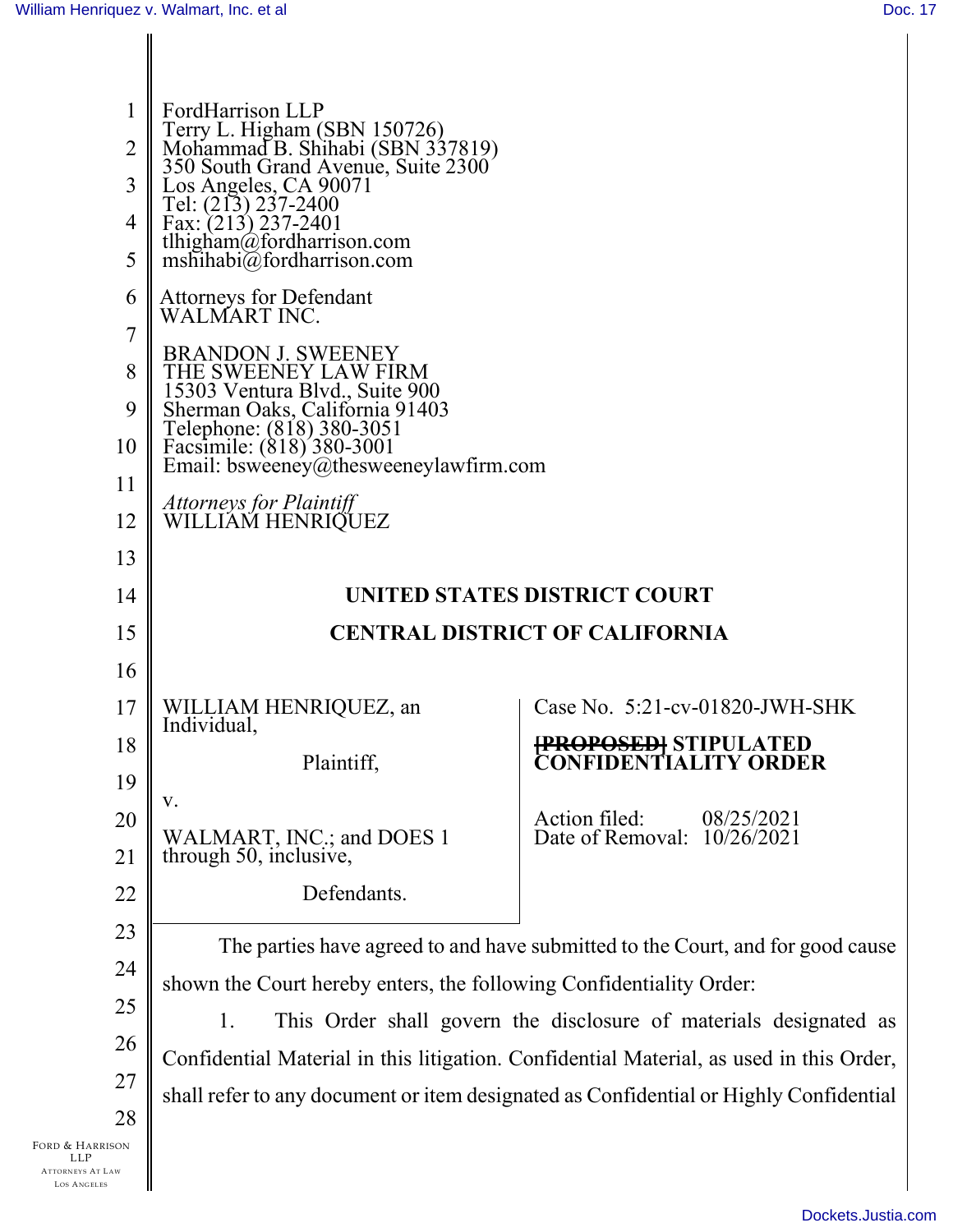1 2 3 4 5 6 7 8 9 10 11 12 13 14 15 16 17 18 19 20 21 22 23 – Attorneys' Eyes Only, including but not limited to, documents or items produced during discovery, all copies thereof, and the information contained in such material. Nothing in this Order shall require any party to produce any specific documents or category of documents which a party deems inappropriate for production. **Definitions of Confidential Material** 2. Confidential Material, as used in this Order, consists of the following materials and categories of materials: a. Materials relating to any privileged, confidential, or nonpublic information, including, but not limited to, trade secrets, research, design, development, financial, technical, marketing, planning, personal, or commercial information, as such terms are used in the Federal Rules of Civil Procedure (Fed. R. Civ.) and any applicable case law interpreting Fed. R. Civ. 26(c)(1)(G); contracts; non-public compilations of retail prices; proprietary information; vendor agreements; personnel files; claim/litigation information; and nonpublic policies and procedures shall be deemed Confidential. b. Materials containing corporate trade secrets, nonpublic research and development data, including, but not limited to, cost data, pricing formulas, inventory management programs, and other sales or business information not known to the public; information obtained from a nonparty pursuant to a non-disclosure agreement; and customer-related Protected Data shall be deemed Highly Confidential – Attorneys' Eyes Only. c. Protected Data shall refer to any information that a party believes in good faith to be subject to federal, state or foreign data protection laws or other privacy obligations. Examples of such data protection laws include but are not

> limited to The Gramm-Leach-Bliley Act, [15 U.S.C. § 6801](https://www.westlaw.com/Link/Document/FullText?rs=USCLink&vr=3.0&findType=Y&cite=15%2B%2Bu%2Es%2Ec%2E%2B%2B%2B%2B6801&clientid=USCourts) et seq. (financial information); and, The Health Insurance Portability and Accountability Act and the regulations thereunder, 45 CFR Part 160 and Subparts A and E of Part 164 (medical information). Certain Protected Data may compel alternative or additional protections beyond those

FORD & HARRISON LLP ATTORNEYS AT LAW LOS A NGELES 28

24

25

26

27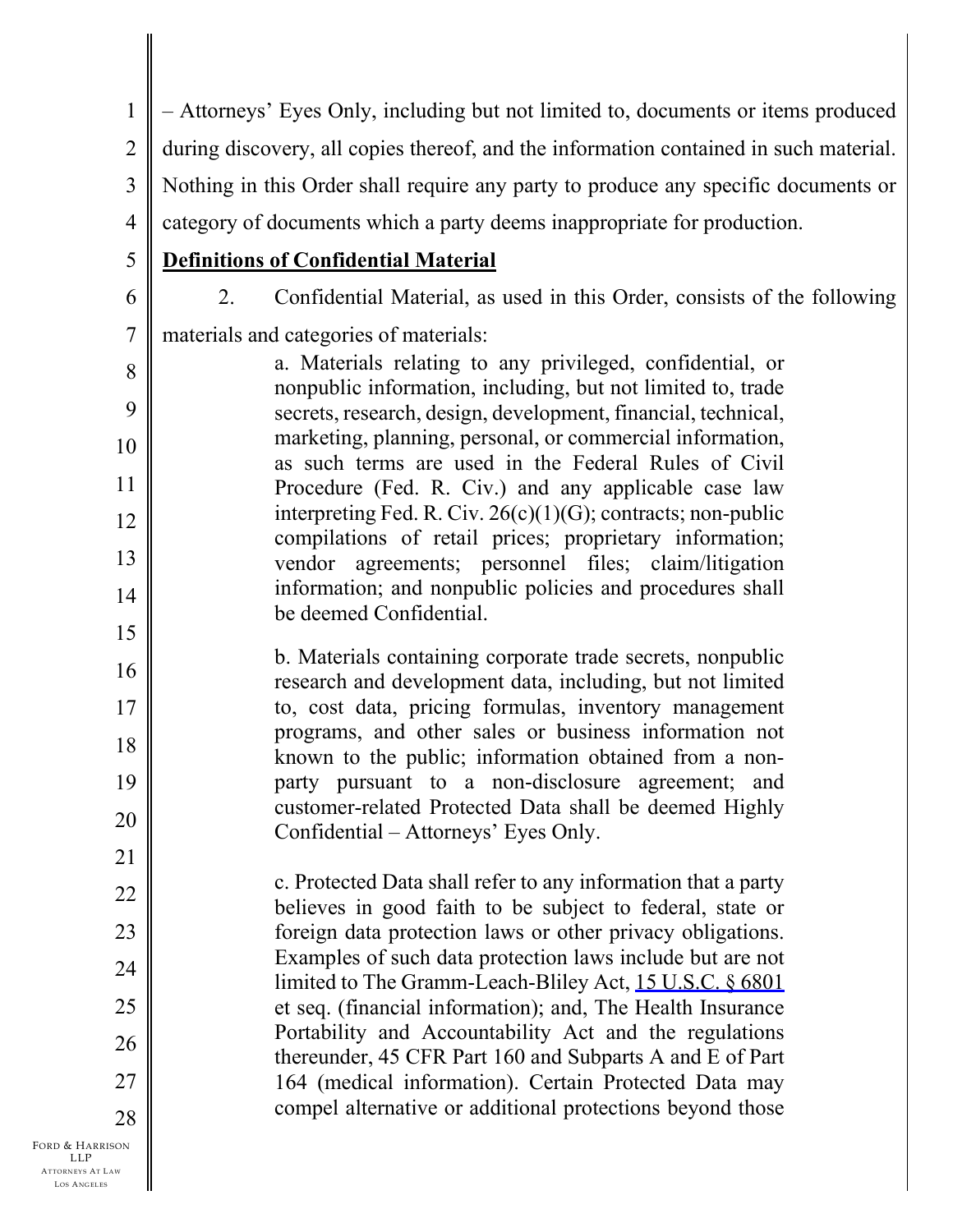afforded Highly Confidential – Attorneys' Eyes Only material, in which event the parties shall meet and confer in good faith, and, if unsuccessful, shall move the Court for appropriate relief.

The parties shall not designate as confidential information that is already public knowledge.

6 7

1

2

3

4

5

8

3. The parties agree that such Confidential Material as described in paragraph 2 should be given the protection of an order of this Court to prevent injury through disclosure to persons other than those persons involved in the prosecution or defense of this litigation.

10 11

12

13

14

15

16

17

18

19

20

21

22

23

24

25

26

27

9

# **Procedure for Designating Information as Confidential**

4. To designate information as confidential, the producing party shall mark Confidential Material with the legend "CONFIDENTIAL" or "HIGHLY CONFIDENTIAL – ATTORNEYS' EYES ONLY." Parties shall submit confidential discovery responses, such as answers to interrogatories or answers to requests for admissions, in a separate document stamped with the appropriate legend designating those responses as Confidential Material. The Receiving Party may make copies of Confidential Material and such copies shall become subject to the same protections as the Confidential Material from which those copies were made.

a. Information on a disk or other electronic format (e.g., a native format production) may be designated confidential by marking the storage medium itself (or the native file's title) with the legend "CONFIDENTIAL" or "HIGHLY CONFIDENTIAL – ATTORNEYS' EYES ONLY." The Receiving Party shall mark any hard-copy printouts and the storage medium of any permissible copies of such electronic material with the corresponding legend contained on the original and such copies shall become subject to the same protections, as the Confidential Material from which those copies were made.

FORD & HARRISON LLP ATTORNEYS AT LAW 28

LOS A NGELES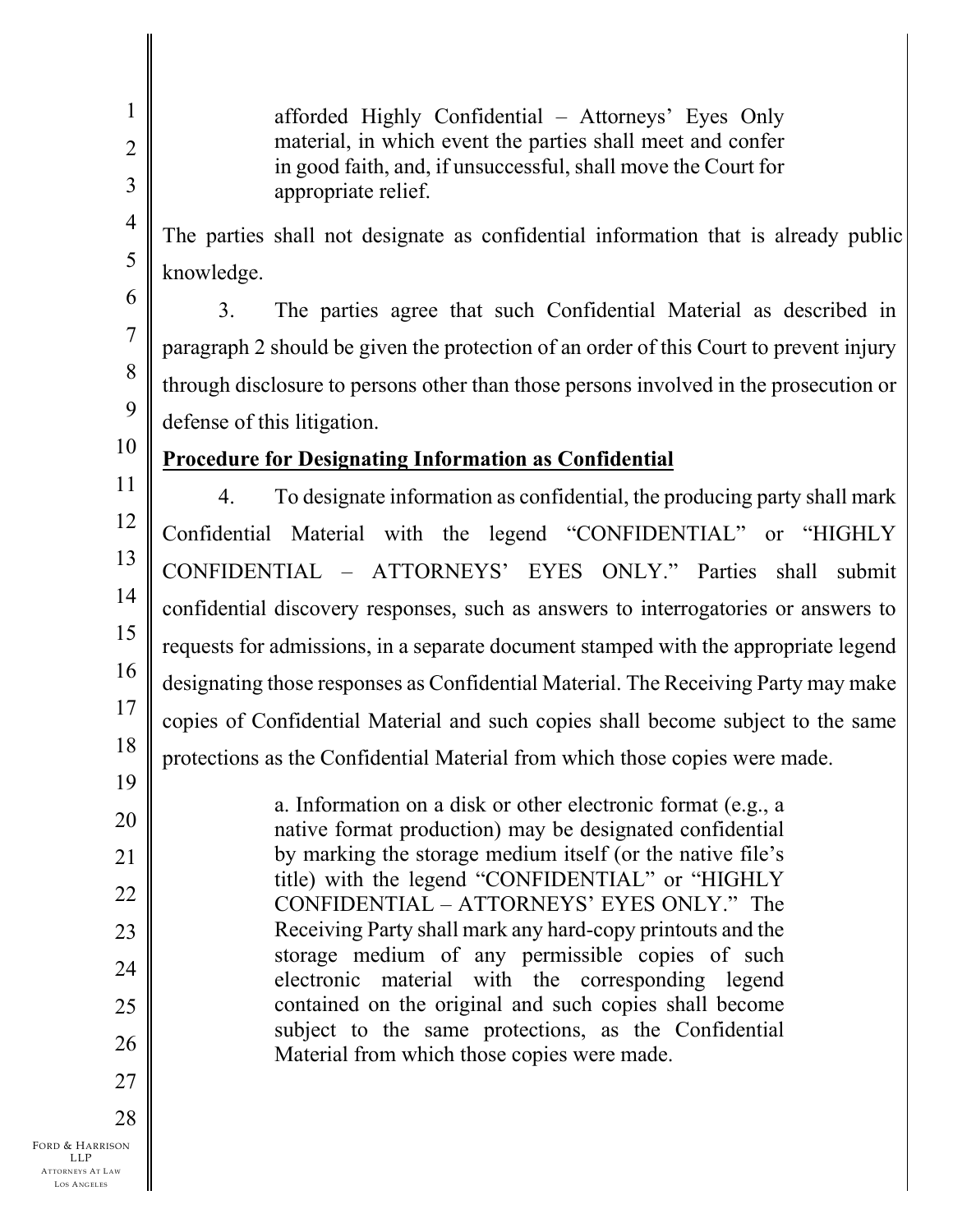b. Information disclosed at any deposition of a party taken in this action may be designated by the party as confidential by indicating on the record at the deposition that the information is confidential and subject to the provisions of this Order. Alternatively, the party may designate information disclosed at the deposition as confidential by notifying the court reporter and other parties in writing, within fifteen (15) business days of receipt of the transcript, of the specific pages and lines of the transcript which are designated as confidential. The parties may agree to a reasonable extension of the 15-business-day period for designation. Designations of transcripts will apply to audio, video, or other recordings of the testimony. During such 15-business-day period, the entire transcript shall receive confidential treatment. Upon such designation, the court reporter and each party shall affix the "CONFIDENTIAL" or "HIGHLY CONFIDENTIAL – ATTORNEYS' EYES ONLY" legend to the designated pages and segregate them as appropriate.

14

1

2

3

4

5

6

7

8

9

10

11

12

13

15 16 17 18 19 20 21 22 23 24 25 26 5. A producing party may change the confidentiality designation of materials it has produced, as follows: (1) The producing party must give the receiving parties notice of the change by identifying the documents or information at issue. Once notice is given, the receiving party must make good-faith efforts to ensure that the documents or information are accorded treatment under the new designation. (2) Within a reasonable period after giving notice, the producing party must reproduce the documents or information in a format that contains the new designation. (3) If such information has been disclosed to persons not qualified pursuant to paragraph(s) (12-13) below, the party who disclosed such information shall (a) take reasonable efforts to retrieve previously disclosed Confidential Material; (b) advise such persons that the material is Confidential; and (c) give the producing party written assurance that steps (a) and (b) have been completed.

- 27 / / /
- 28 / / /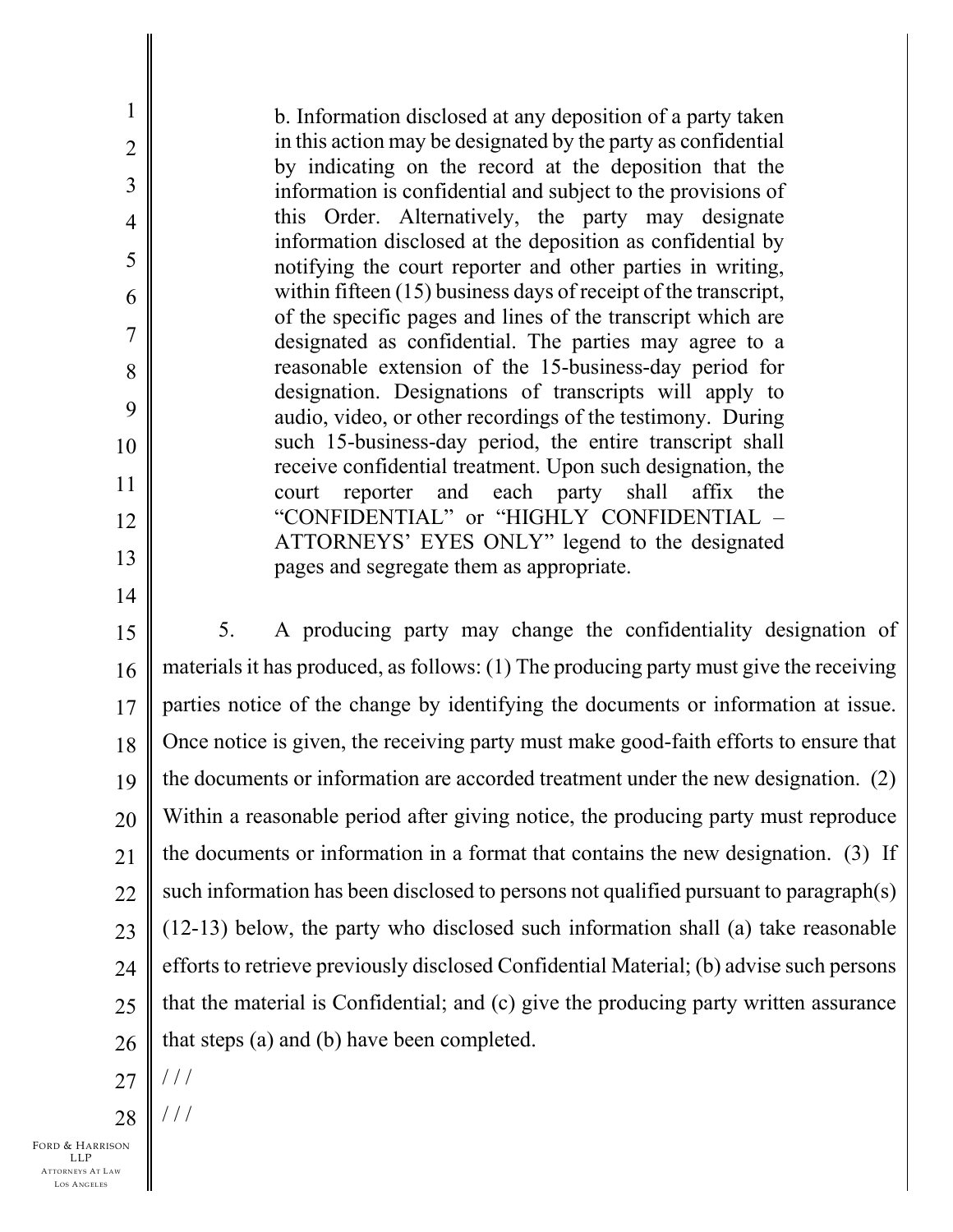1

## **Data Security**

2 3 4 5 6 7 8 9 10 6. The Parties agree to provide adequate security to protect data produced by the other party(ies) or by non-parties. This includes secure data storage systems, established security policies, and security training for employees, contractors and experts. Adequate security also includes such measures as data encryption in transit, data encryption at rest, data access controls, and physical security, whether hosted/outsourced to a vendor or on premises. At a minimum, any receiving party subject to the terms of this Confidentiality Order, will provide reasonable measures to protect non-client data consistent with the American Bar Association Standing Committee on Ethics and Professional Responsibility, Formal Opinion 477R.

#### 11 **Clawback Provisions**

12 13 14 15 7. The production of privileged or work-product protected documents, electronically stored information (ESI) or information, whether inadvertent or otherwise, is not a waiver of the privilege or protection from discovery in this case or in any other federal or state proceeding.

16

17 18 19 20 8. This Order shall be interpreted to provide the maximum protection allowed by Federal Rule of Evidence (FRE) 502(d) and shall be enforceable and granted full faith and credit in all other state and federal proceedings by 28 U.S. Code § 1738. In the event of any subsequent conflict of law, the law that is most protective of privilege and work product shall apply.

21 22 23 24 9. Nothing contained herein is intended to or shall serve to limit a party's right to conduct a review of documents, ESI or information (including metadata) for relevance, responsiveness and/or segregation of privileged and/or protected information before production.

25 26 27 28 10. If the receiving party has reason to believe that a produced document or other information may reasonably be subject to a claim of privilege, then the receiving party shall immediately sequester the document or information, cease using the document or information and cease using any work product containing the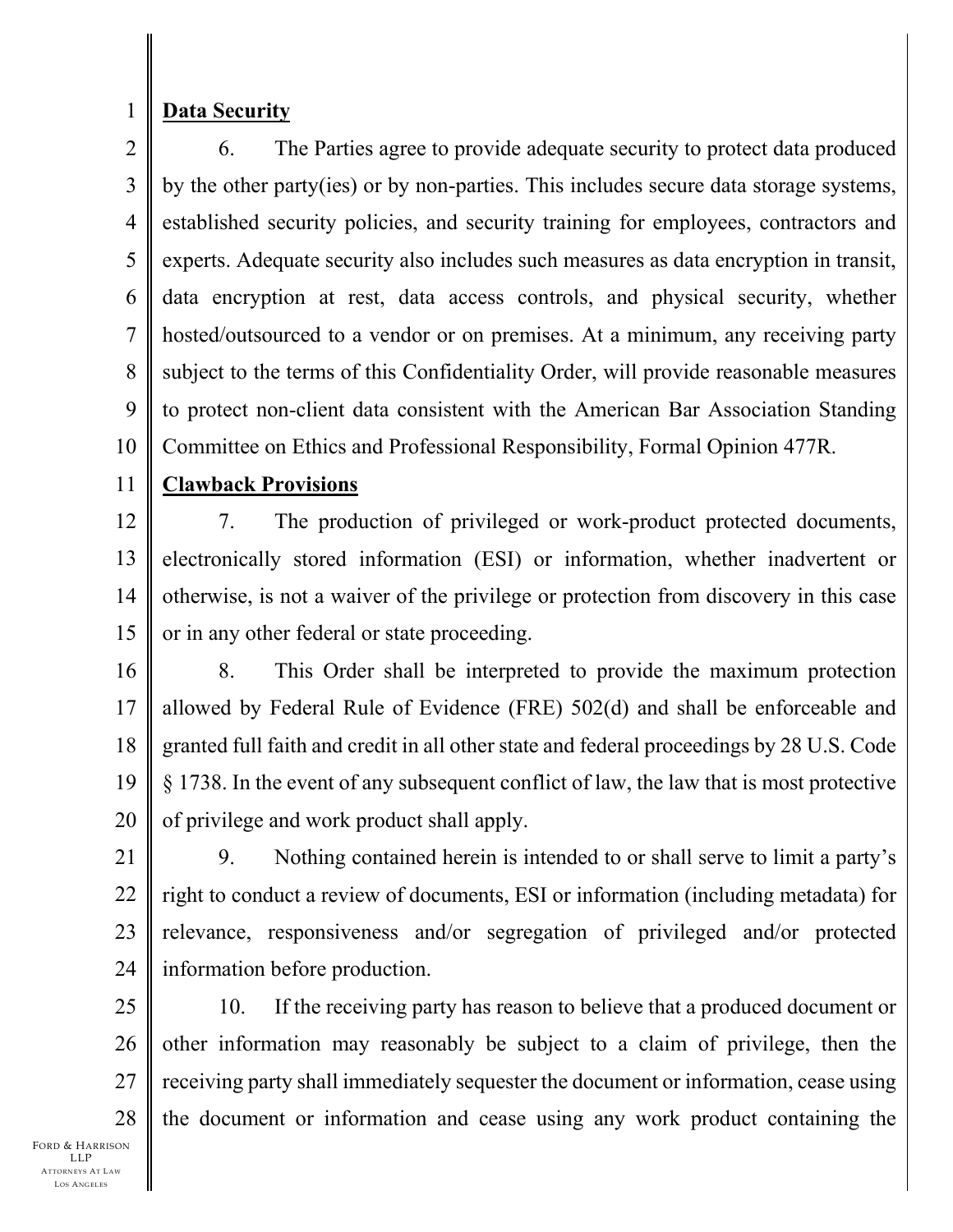1 2 information, and shall inform the producing party of the beginning BATES number of the document or, if no BATES number is available, shall otherwise inform the producing party of the information.

3

4 5 6 7 8 9 10 11. A producing party must give written notice to any receiving party asserting a claim of privilege, work-product protection, or other ground for reclaiming documents or information (a "clawback request"). After a clawback request is received, the receiving party shall immediately sequester the document (if not already sequestered) and shall not review or use that document, or any work product containing information taken from that document, for any purpose. The parties shall meet and confer regarding any clawback request.

11

### **Who May Receive Confidential and Highly Confidential Information**

12 13 14 15 16 17 18 19 12. *Confidential Material.* Any Confidential Material and the information contained therein shall be disclosed only to the Court, its staff, in-house counsel and outside counsel of record for each party, and also shall be disclosed on a need-toknow basis only to the parties, counsel's staff personnel, employees of a party to whom disclosure is necessary in connection with the preparation for and trial of this action, and any witnesses in the case (including consulting and testifying experts) as may from time to time reasonably be necessary in prosecution or defense of this action.

20 21 22 23 24 13. *Highly Confidential—Attorneys' Eyes Only Material.* Material and information designated as "Highly Confidential—Attorneys' Eyes Only" shall only be disclosed to the Court, its staff, in-house and outside counsel of record for each party, the secretarial, clerical, and paralegal staff of each, and consulting and testifying experts retained by a party in this action.

25 26 27 28 14. *Restriction on Disclosure to Direct Competitors.* Notwithstanding the foregoing, Confidential Material shall not be disclosed to any current or former employees of, or current or former consultants, advisors, or agents of, a direct competitor of any party named in the litigation. If a Receiving Party is in doubt about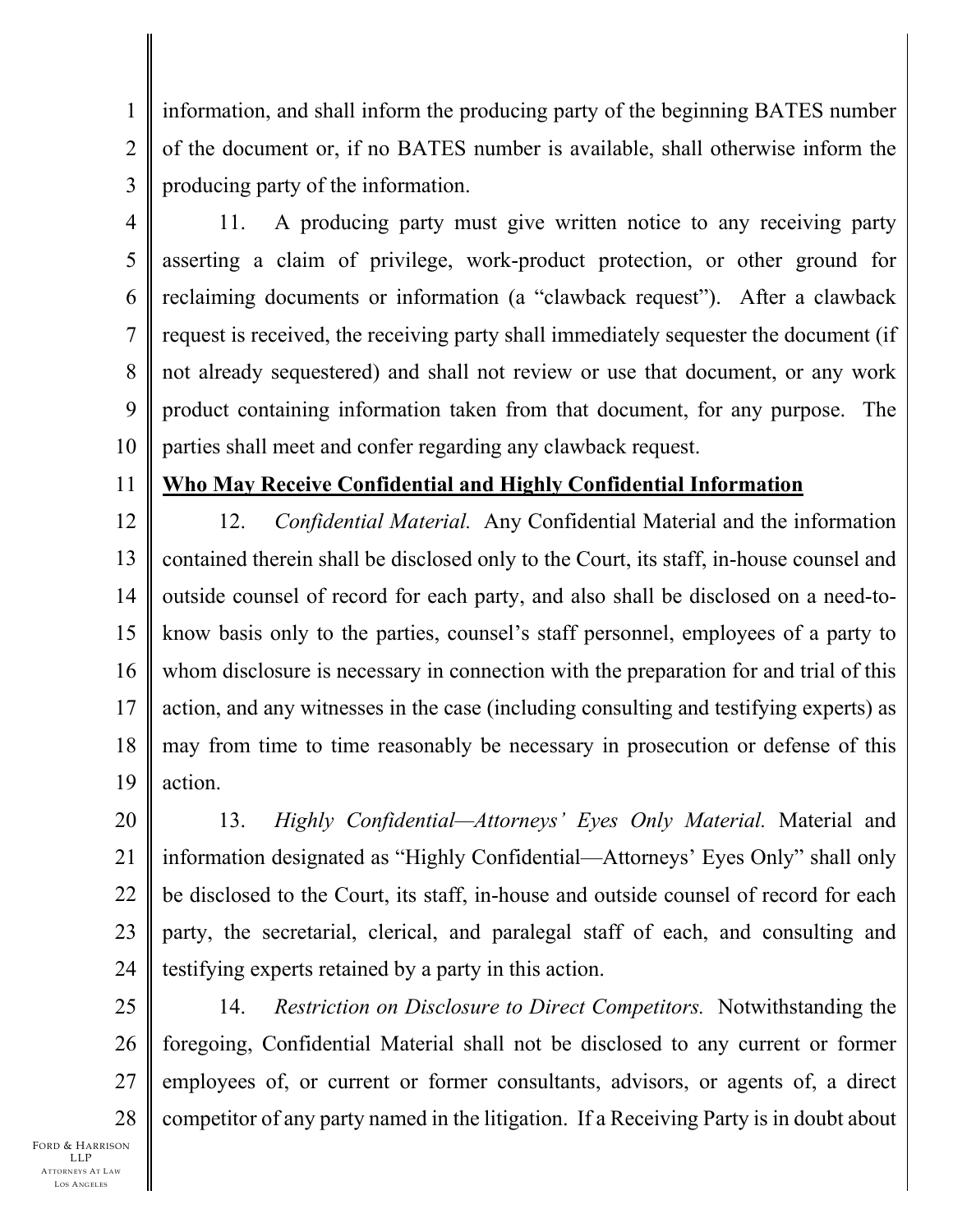2 3 4 whether a particular entity is a direct competitor of a party named in this lawsuit, then before disclosing any Confidential Material to a current or former employee, consultant, advisor, or agent of that entity, the Receiving Party's counsel must confer with counsel for the Producing Party.

5 6 7 8 9 10 15. *Persons Receiving Confidential Information Must Sign Exhibit A.* Counsel for each party shall advise all persons to whom Confidential Material is disclosed pursuant to this Order of the existence of this Order and shall provide all such persons (other than the Court and its staff) with a copy of this Order. Counsel shall also require such persons to execute the Affidavit attached as *Exhibit A*, prior to the disclosure of Confidential Material.

11 12 13 14 15 16 17 18 19 20 21 16. *Duties in the Event of Unauthorized Disclosures.* It shall be the obligation of counsel, upon learning of any unauthorized disclosure or threatened unauthorized disclosure of Confidential Information, or any other breach or threatened breach of the provisions of this Order, to promptly notify counsel for the Producing Party. The notification shall be supplemented with reasonable details of the circumstances of the disclosure in order to permit the producing party to understand and take appropriate steps. Each party and its counsel agree to take reasonable and good-faith efforts to contain or limit any breach promptly upon receiving notice of it, and to make reasonable and good-faith attempts to retrieve any unauthorized disclosure of documents or information. This provision does not limit the producing party's entitlement to damages resulting from any breach of this Order.

- 22 **Authorized Uses of Confidential Material**
- 23

1

24 17. Confidential Material shall only be used for the purpose of litigating the above-captioned lawsuit and may not be used in other lawsuits.

25 26 27 18. Persons having knowledge of Confidential Material and information due to their participation in the conduct of this litigation shall use such knowledge and information only as permitted herein, and shall not disclose such Confidential

28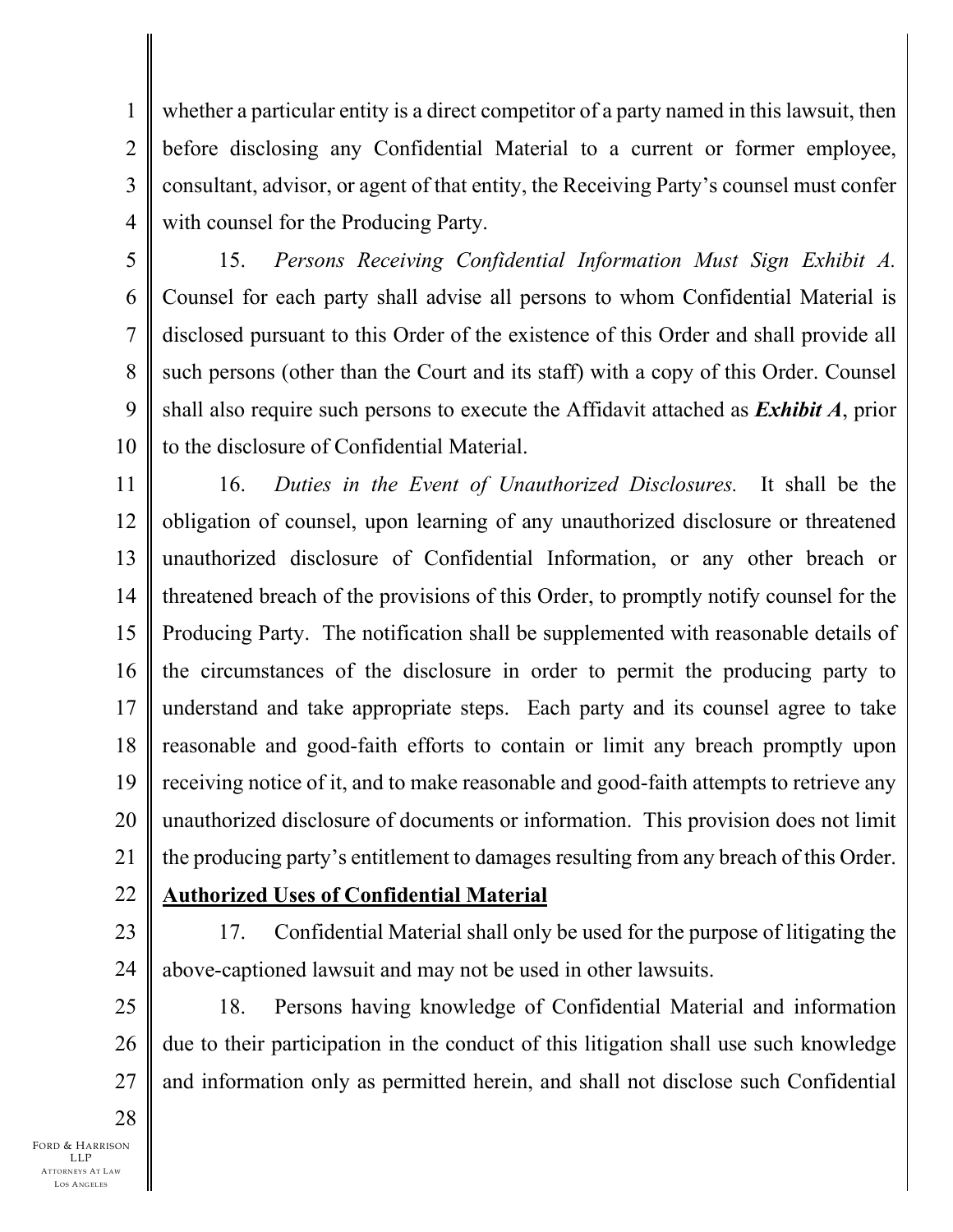Material, their contents or any portion or summary thereof to any person(s) not involved in the conduct of this litigation.

3 4 5 19. If any person having access to the Confidential Material herein shall violate this Order, he/she may be subject to sanctions by the Court and may be liable to pay for the damages caused by his/her violation.

### **Challenges to the Designation of Confidential Material**

7 8 9 10 11 12 13 14 15 16 20. Any party or interested member of the public may move the Court to modify the designation of any documents or information produced in this litigation (either to include additional protection with respect to confidentiality or to remove a confidential designation). Before making such a motion, the party or an interested member of the public shall first attempt to resolve such dispute with the producing party's counsel. Pending resolution of any challenges to the designation of documents or information, the material at issue shall continue to be treated as Confidential Material until ordered otherwise by the Court. The burden shall be on the party seeking to modify the designation to show that the producing party's designation is inappropriate.

#### 17 **Withholding of Information**

18 19 20 21 22 23 24 25 26 27 21.*Non-relevant Attachments*. The parties will not produce non-relevant attachments that are attached to relevant emails. When an attachment is withheld, either for privilege or non-responsiveness, the producing party shall produce a onepage TIFF image (or PDF if production format dictates) in place of the withheld attachment, correspondingly stating "Attachment Withheld-Privileged" or "Attachment Withheld-Nonresponsive", and bearing a sequential BATES number within the family BATES range. If any attachment to an email contains responsive content, then the cover email shall be produced for context, regardless of the cover email's responsiveness. The cover email may be redacted in part to remove sensitive information, as described below.

28

1

2

6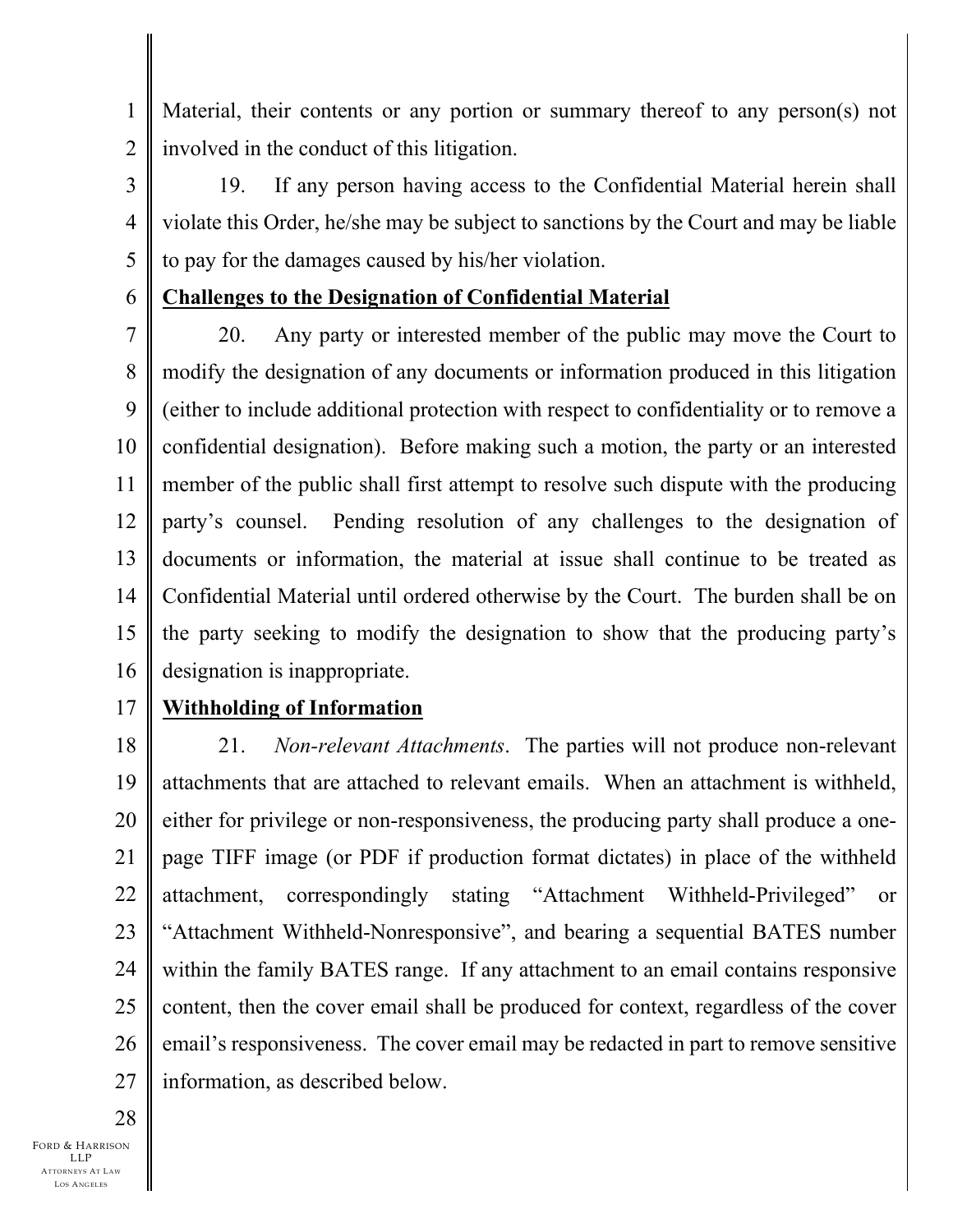1 2 3 4 5 6 7 8 9 10 11 12 13 14 15 16 22. *Redactions*.The parties may redact (1) information that is privileged or protected from discovery as work product or by reason of any other applicable privilege or immunity; (2) information subject to non-disclosure obligations imposed by governmental authorities, law or regulation (*e.g*., protected personal information); and (3) sensitive, non-relevant information, including but not limited to personally identifiable information, trade secrets, or information regarding products, data, or people. Privilege redactions will state, over the redacted portion, "Redacted– Privileged," and all other redactions will state, "Redacted–Nonresponsive." Redactions of emails will not redact the names of recipients or the subject line of the emails, unless the subject line is itself privileged or contains the sensitive information described above, in which case only so much of the subject line will be redacted as may be needed. The parties will produce redacted documents in TIFF format (or searchable PDF if production format dictates; or in native format for file types that do not convert well to TIFF/PDF, such as Excel files) with corresponding searchable OCR text and the associated metadata for the document, ensuring the redacted content is fully protected from disclosure.

17

# **Confidential Material In Filings, Hearings, and Trial**

18 19 20 21 22 23. *Confidential Material in Filings.* Without written permission from the Producing Party or court order secured after appropriate notice to all interested persons, a party may not file Confidential Material in the public record in this action (or in any other action, such as an appeal). Confidential Material may only be filed under seal in a manner prescribed by the Court for such filings.

- 23 24 25 26 24. *Manner of Sealing.* In the event Confidential Materials or portions of transcripts are sealed as confidential by the Court or as described in paragraph (23) above, they shall be filed in an envelope bearing the following designation when deposited:
- 27  $//$
- 28  $/ /$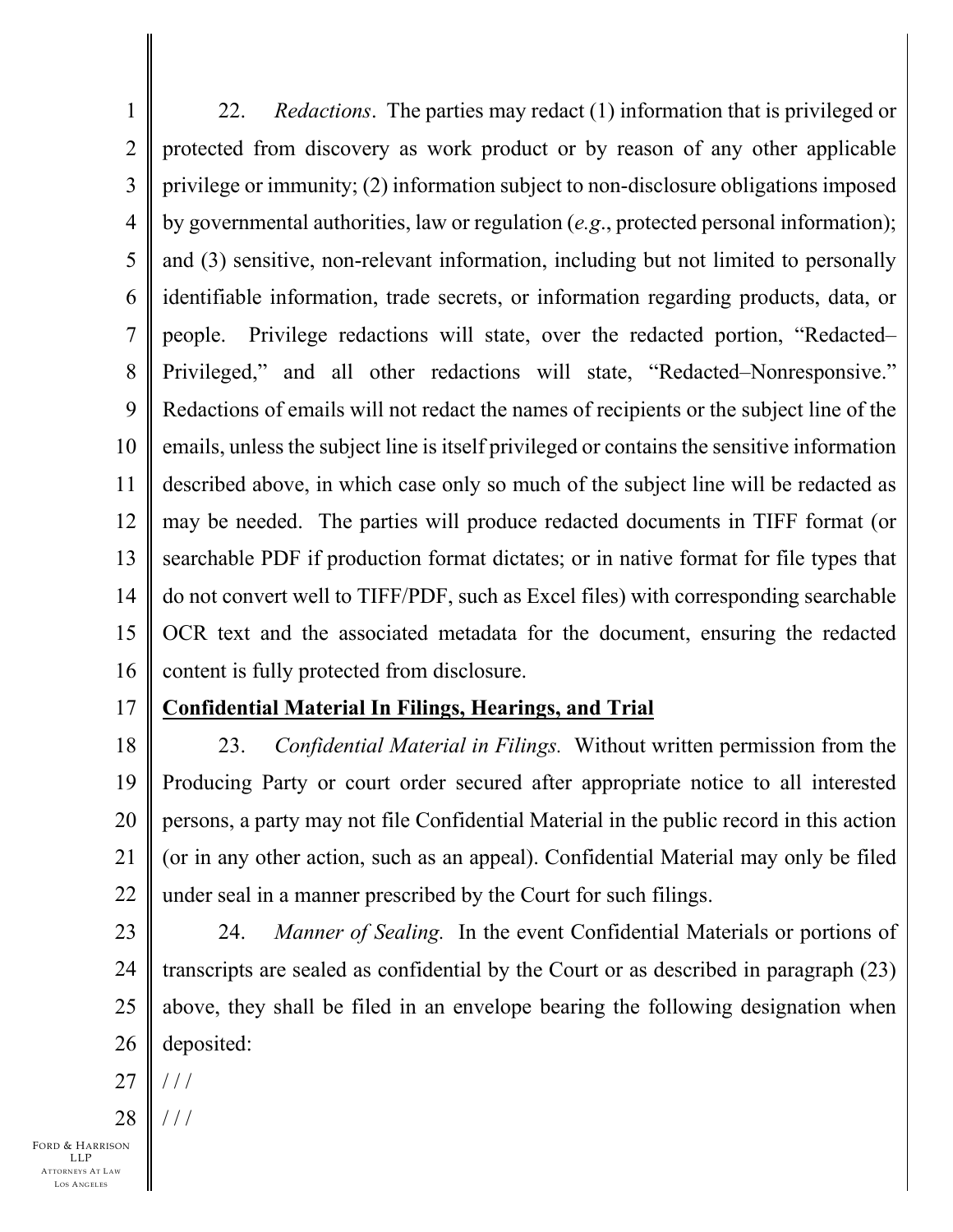| $\mathbf 1$           | <b>CONFIDENTIAL</b>                                                                                      |  |
|-----------------------|----------------------------------------------------------------------------------------------------------|--|
| $\overline{2}$        | IN ACCORDANCE WITH THE CONFIDENTIALITY                                                                   |  |
| 3                     | ORDER OF THE COURT, THE CONTENTS OF THIS                                                                 |  |
| 4                     | <b>ENVELOPE</b><br><b>SHALL</b><br>BE<br><b>TREATED</b><br>AS<br>CONFIDENTIAL AND MUST NOT BE SHOWN TO A |  |
| 5                     | PERSON OTHER THAN THE COURT, ATTORNEYS                                                                   |  |
| 6                     | IN THIS CASE, OR TO PERSONS ASSISTING THOSE<br>ATTORNEYS.                                                |  |
| 7                     | Confidential Material in Hearings and Trial. The provisions of this<br>25.                               |  |
| 8                     | Order shall not affect, and this Order does not limit, the <i>admissibility</i> of Confidential          |  |
| 9                     | Material (or references to that material) as evidence at trial, or during a hearing or                   |  |
| 10                    | similar proceeding in this action. Prior to using Confidential Material or the                           |  |
| 11                    | information contained therein at any hearing that is open to the public, the party                       |  |
| 12                    | seeking to use the Confidential Material must give at least seven (7) days advance                       |  |
| 13                    | notice to the producing party of the intent to use the Confidential Material so that the                 |  |
| 14                    | producing party may seek an appropriate Court Order to protect the Confidential                          |  |
| 15                    | Material.                                                                                                |  |
| 16                    | <b>Continuing Effect of this Order and Duty to Destroy</b>                                               |  |
| 17                    | This Order shall continue to be binding throughout and after the<br>26.                                  |  |
| 18                    | conclusion of this litigation, including all appeals. Within thirty (30) days of                         |  |
| 19                    |                                                                                                          |  |
|                       | settlement or final adjudication, including the expiration or exhaustion of all rights                   |  |
| 20                    | to appeal or petitions for extraordinary writs, each party or non-party to whom any                      |  |
| 21                    | materials were produced shall, without further request or direction from the                             |  |
| 22                    | Producing Party, promptly destroy all documents, items or data received including,                       |  |
| 23                    | but not limited to, copies or summaries thereof, in the possession or control of any                     |  |
| 24                    | expert or employee. This requirement to destroy includes all documents, not only                         |  |
| 25                    | those documents designated as Confidential Material. The Receiving Party shall                           |  |
| 26                    | submit a written certification to the Producing Party by the 30-day deadline that (1)                    |  |
| 27                    | confirms the destruction/deletion of all Confidential Material, including any copies                     |  |
| 28<br>Ford & Harrison |                                                                                                          |  |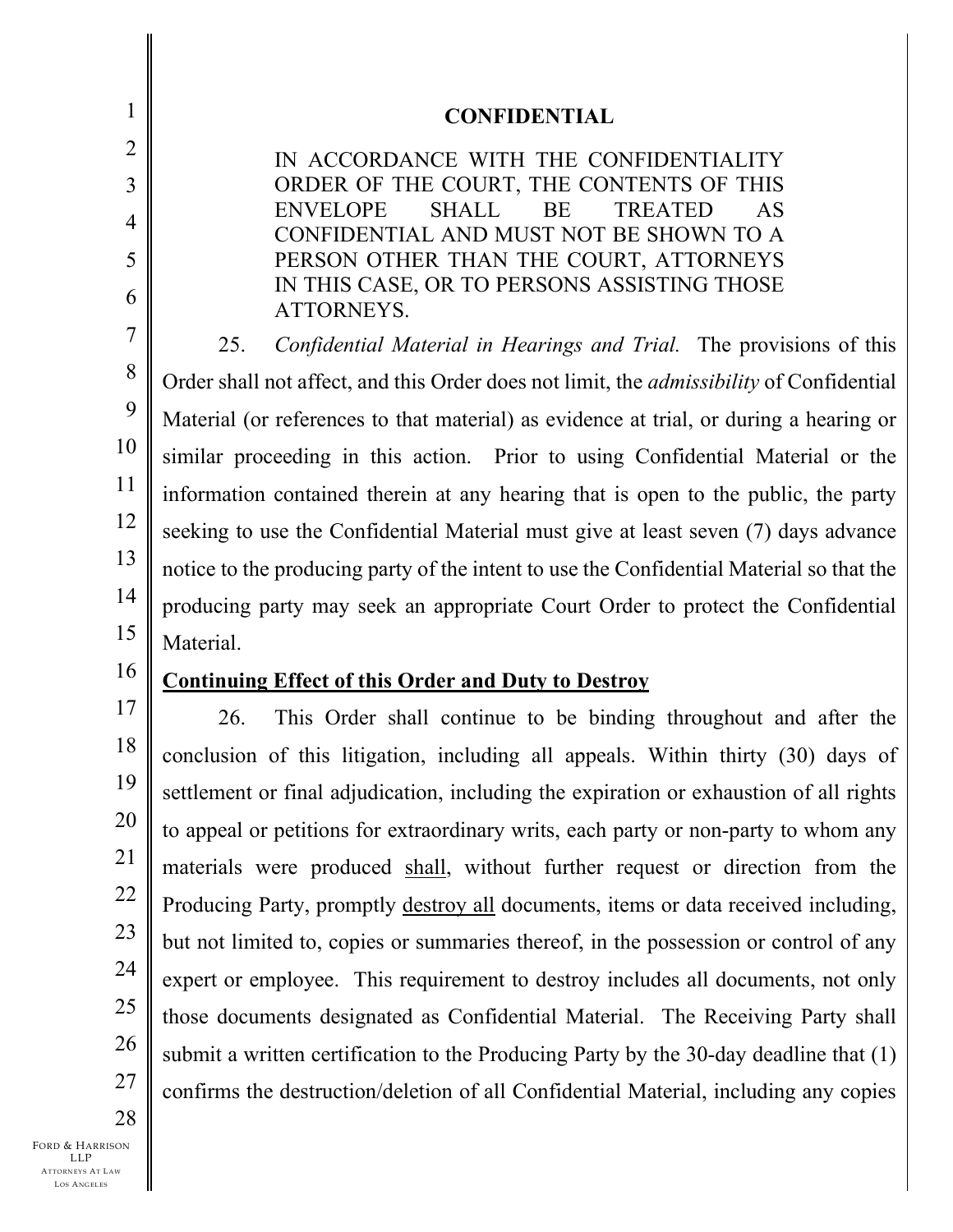1 2 3 4 5 of Confidential Materials provided to persons required to execute Exhibit A (Affidavit), and (2) affirms the Receiving Party has not retained any copies, abstracts, compilations, summaries or any other format reproducing or capturing any of the Confidential Material. Notwithstanding this provision, outside counsel is entitled to retain an archival copy of filings, depositions, and deposition exhibits.

6

## **Procedure if Confidential Material Is Required to be Produced**

7 8 9 10 11 12 13 14 15 16 17 18 19 20 21 22 23 27. If any person receiving documents covered by this Order is served with a subpoena, order, interrogatory, or document or civil investigative demand (collectively, a "Demand") issued in any other action, investigation, or proceeding, and such Demand seeks material that was produced or designated as Confidential Material by someone other than the Receiving Party, the Receiving Party shall give prompt written notice by hand or electronic transmission within five (5) business days of receipt of such Demand to the party or non-party who produced or designated the material as Confidential Material, and shall object to the production of such materials on the grounds of the existence of this Order. At the request of the party or non-party who produced or designated the material as Confidential Material, the Receiving Party shall refuse to comply with the Demand unless (a) ordered to do so by a court with jurisdiction over the Receiving Party; or (b) released in writing by the party or non-party who designated the material as Confidential Material. The burden of opposing the enforcement of the Demand shall fall upon the party or non-party who produced or designated the material as Confidential Material. Compliance by the Receiving Party with any order of a court of competent jurisdiction, directing production of any Confidential Material, shall not constitute a violation of this Order.

24

# **Application of this Order to Productions by Third Parties**

25 26 27 28. This Order may be used by third parties producing documents in connection with this action. Third parties may designate information as Confidential or Highly Confidential – Attorneys' Eyes Only.

28  $//$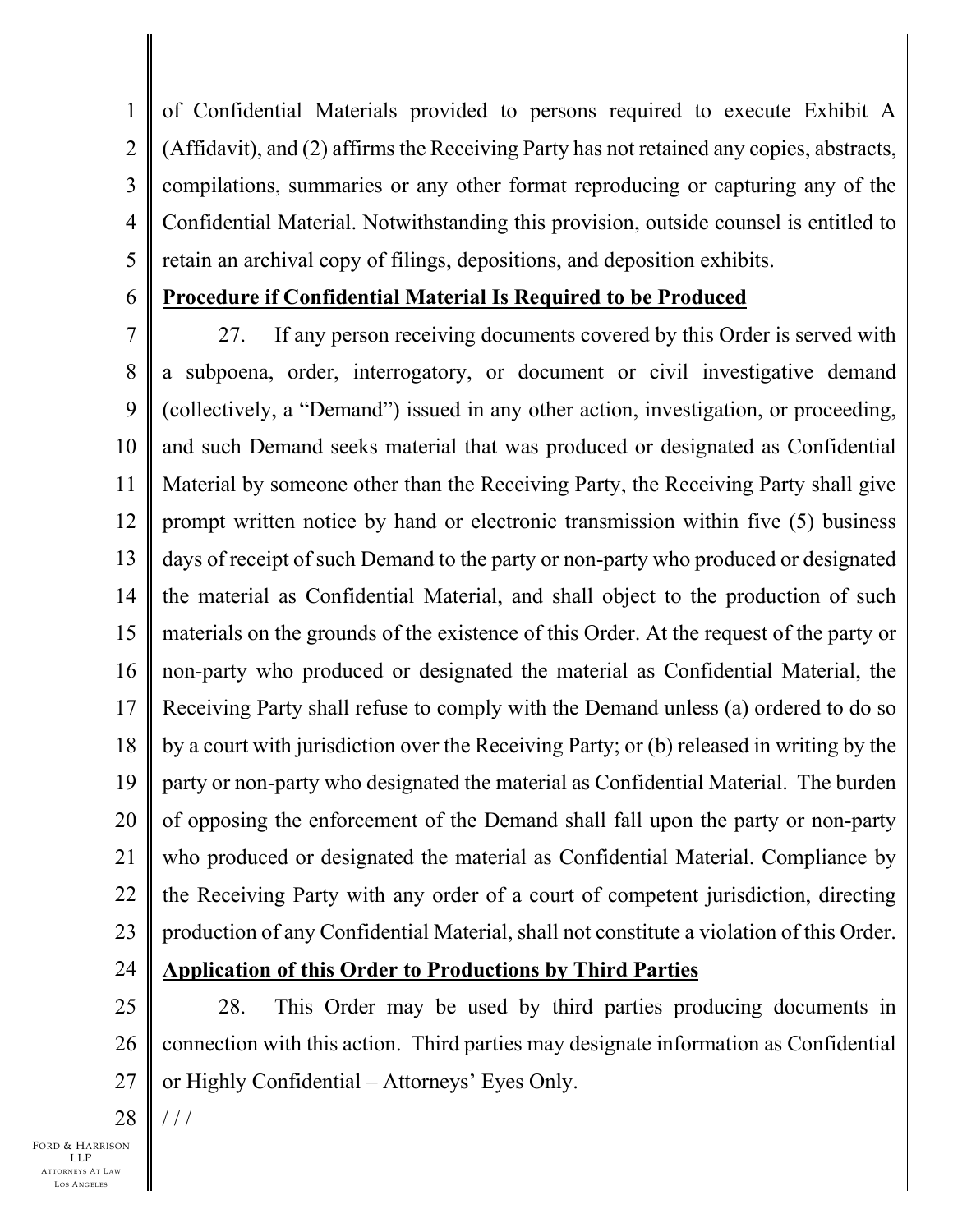1 2 3 4 5 6 29. If a third party produces (or intends to produce) documents and does not designate (or does not intend to designate) those documents as Confidential Material, then any party to this action may seek to designate that third party's documents or categories of documents as Confidential Material. In that case, it will be the burden of the party seeking protected status to move for a court order designating the materials as Confidential Material after the parties confer.

7 8

9

10

30. In the event additional parties join or intervene in this litigation, the newly joined party(ies) shall not have access to Confidential Material until its/their counsel has executed and, at the request of any party, filed with the Court the agreement of such party(ies) and such counsel to be fully bound by this Order.

11 12 13 14 15 16 31. The parties agree that nothing in this Order shall be deemed to limit the extent to which counsel for the parties may advise or represent their respective clients, conduct discovery, prepare for trial, present proof at trial, including any document designated Confidential Material as set forth herein, or oppose the production or admissibility of any information or documents which have been requested.

17 18 32. This Order shall remain in full force and effect until such time as it is modified, amended, or rescinded by the Court.

Respectfully Stipulated and Submitted by,

25

26

27

28

19

20

FORD & HARRISON LLP ATTORNEYS AT LAW LOS A NGELES

 $, 2022$ 

Dated: May 5  $.2022 \text{ Bv}$ :

Brandon Sweeney

Brandon J. Sweeney *Counsel for Plaintiff*

Dated:  $\frac{\text{May } 5}{\text{May } 5}$ ,  $20\underline{22}$  By:

 $\frac{2}{\sqrt{2}}$ 

Terry L. Higham *Counsel for Defendant*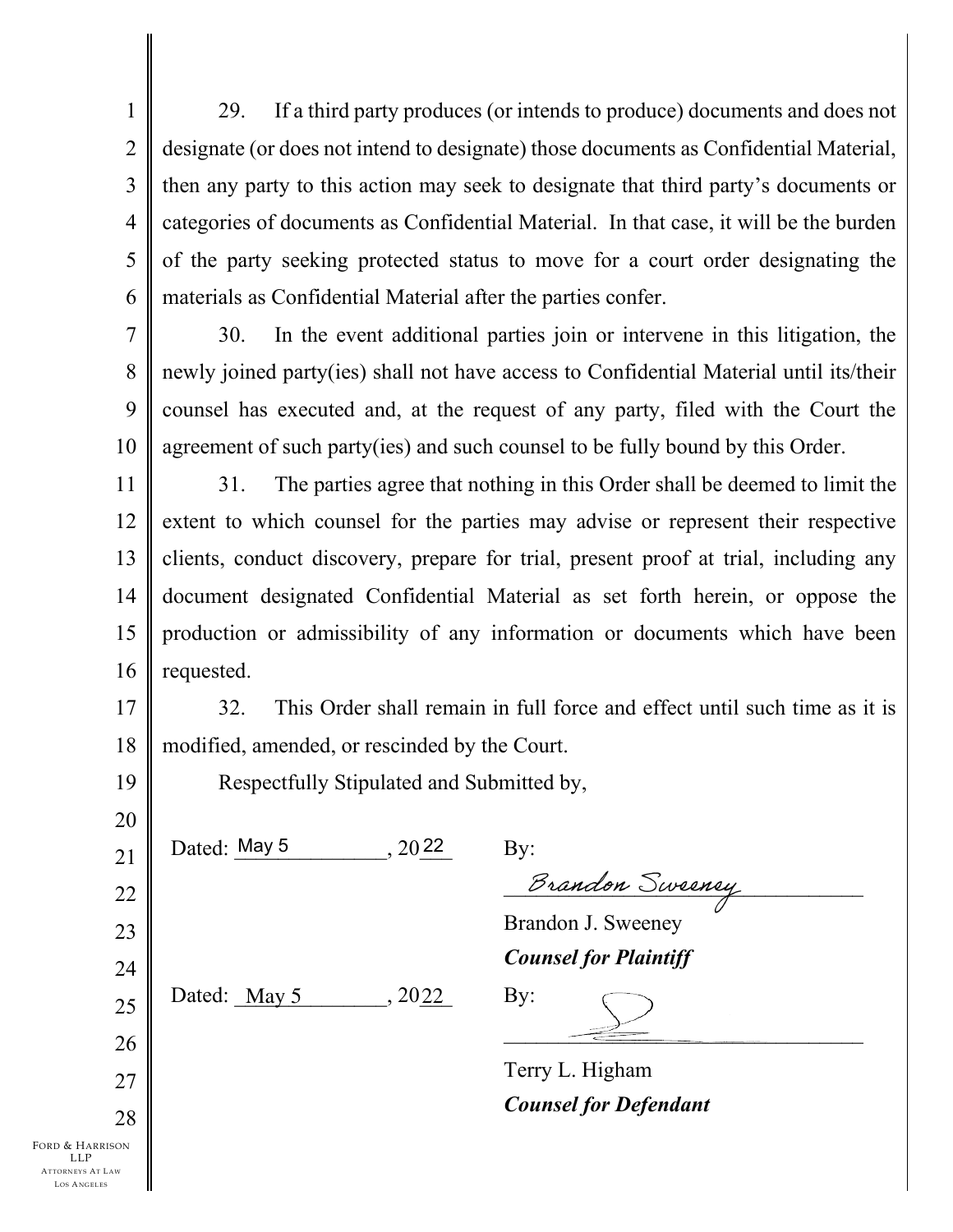| $\mathbf{1}$                           | <b>Attestation</b>                                                                        |
|----------------------------------------|-------------------------------------------------------------------------------------------|
| $\mathbf{2}$                           | Pursuant to Local Civil Rule 5-4.3.4(a)(2)(i), I hereby attest that Brandon               |
| $\overline{3}$                         | Sweeney of The Sweeney Law Firm, who is counsel for Plaintiff, on whose behalf            |
| $\overline{4}$                         | this filing is jointly submitted, has concurred in this filing content and has authorized |
| 5                                      | me to file this document.                                                                 |
| 6                                      |                                                                                           |
| 7                                      | By:                                                                                       |
| 8                                      | Terry L. Higham                                                                           |
| 9                                      |                                                                                           |
| 10                                     |                                                                                           |
| 11                                     |                                                                                           |
| 12                                     |                                                                                           |
| 13                                     |                                                                                           |
| 14                                     |                                                                                           |
| 15                                     |                                                                                           |
| 16                                     |                                                                                           |
| 17                                     |                                                                                           |
| 18                                     |                                                                                           |
| 19                                     |                                                                                           |
| $20\,$                                 |                                                                                           |
| 21                                     |                                                                                           |
| $22\,$                                 |                                                                                           |
| 23                                     |                                                                                           |
| 24                                     |                                                                                           |
| 25                                     |                                                                                           |
| 26                                     |                                                                                           |
| $27\,$                                 |                                                                                           |
| 28<br>FORD & HARRISON                  |                                                                                           |
| LLP<br>ATTORNEYS AT LAW<br>LOS ANGELES |                                                                                           |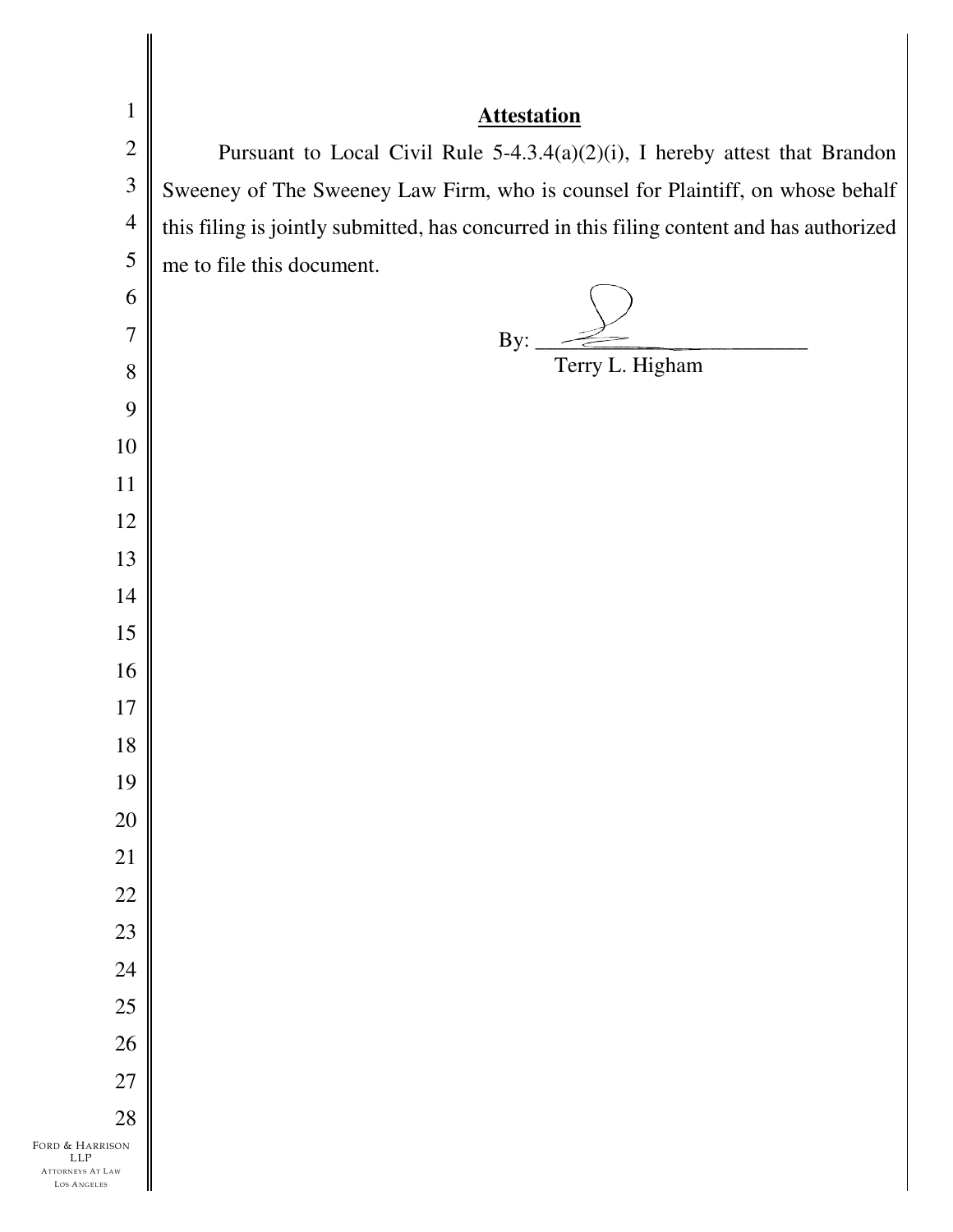| $\mathbf{1}$                                                      |                            |                       |
|-------------------------------------------------------------------|----------------------------|-----------------------|
| $\sqrt{2}$                                                        |                            |                       |
| $\overline{3}$                                                    | <b>IT IS SO ORDERED</b>    |                       |
| $\overline{4}$                                                    | Dated: <u>May 09, 2022</u> |                       |
| 5                                                                 |                            | Hon. Magistrate Judge |
| 6                                                                 |                            | Shashi H. Kewalramani |
| $\overline{7}$                                                    |                            |                       |
| $8\,$                                                             |                            |                       |
| 9                                                                 |                            |                       |
| $10\,$                                                            |                            |                       |
| 11                                                                |                            |                       |
| $12\,$                                                            |                            |                       |
| 13                                                                |                            |                       |
| 14                                                                |                            |                       |
| 15                                                                |                            |                       |
| 16                                                                |                            |                       |
| 17                                                                |                            |                       |
| $18\,$                                                            |                            |                       |
| 19                                                                |                            |                       |
| $20\,$                                                            |                            |                       |
| 21                                                                |                            |                       |
| $22\,$                                                            |                            |                       |
| 23                                                                |                            |                       |
| 24                                                                |                            |                       |
| 25                                                                |                            |                       |
| 26                                                                |                            |                       |
| 27                                                                |                            |                       |
| $28\,$                                                            |                            |                       |
| FORD & HARRISON<br>${\rm LLP}$<br>ATTORNEYS AT LAW<br>LOS ANGELES |                            |                       |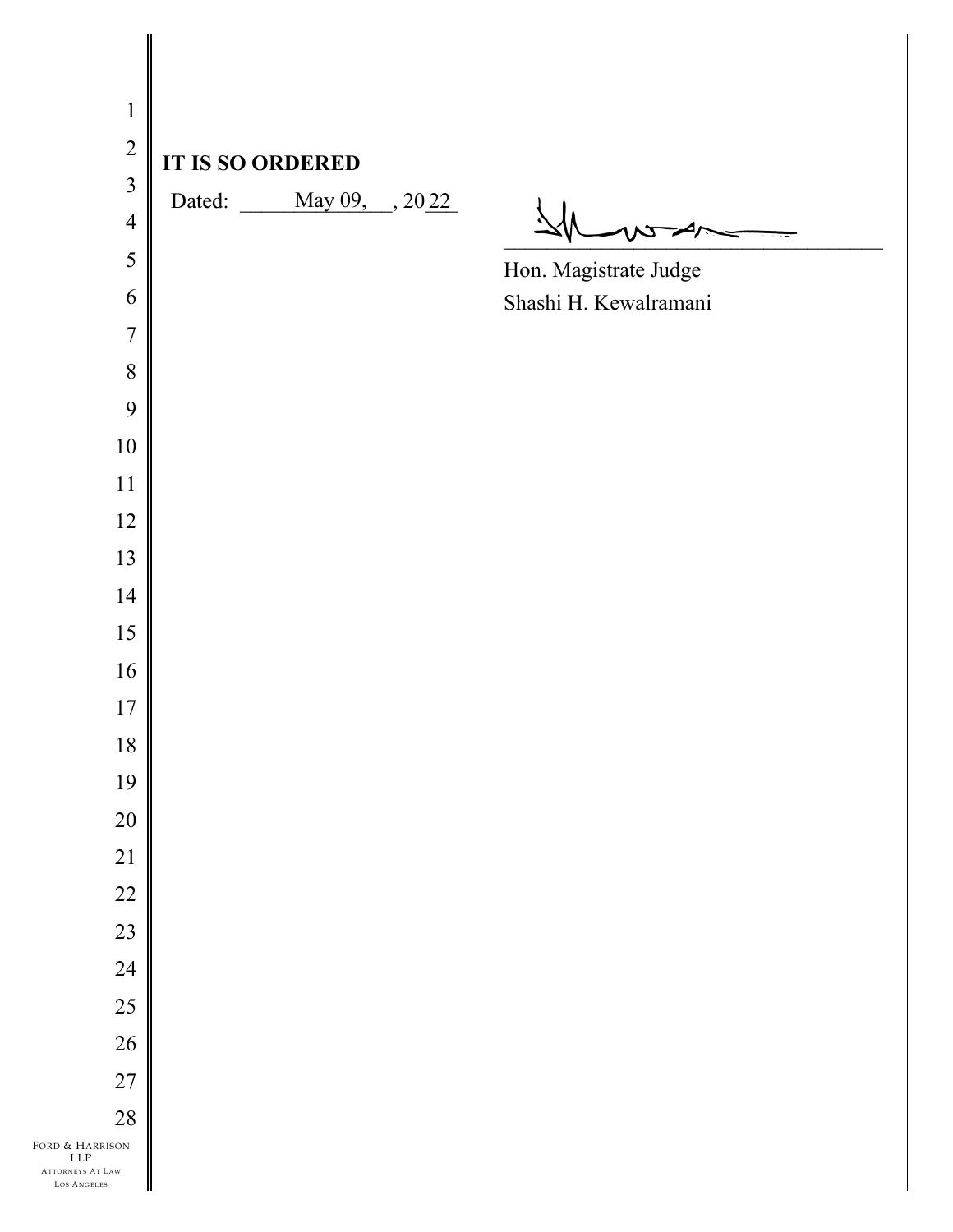| $\mathbf 1$                                                             | <b>EXHIBIT A TO CONFIDENTIALITY ORDER</b>                                              |  |  |
|-------------------------------------------------------------------------|----------------------------------------------------------------------------------------|--|--|
| 2                                                                       |                                                                                        |  |  |
| 3                                                                       | UNITED STATES DISTRICT COURT<br>CENTRAL DISTRICT OF CALIFORNIA                         |  |  |
| $\overline{4}$                                                          |                                                                                        |  |  |
| 5                                                                       | WILLIAM HENRIQUEZ, an Individual,<br>Plaintiff,                                        |  |  |
| 6                                                                       |                                                                                        |  |  |
| 7                                                                       | V.<br>Case No. 5:21-cv-01820-JWH-SHK                                                   |  |  |
| 8                                                                       | WALMART, INC.; and DOES 1 through<br>50, inclusive,                                    |  |  |
| 9                                                                       | Defendants.                                                                            |  |  |
| 10                                                                      | Defendants.                                                                            |  |  |
| 11                                                                      | AFFIDAVIT OF COMPLIANCE WITH CONFIDENTIALITY ORDER                                     |  |  |
| 12                                                                      |                                                                                        |  |  |
| 13                                                                      | $\bf{I}$<br>live<br>1.<br>My<br>is<br>at<br>name                                       |  |  |
| 14                                                                      | . I am working on behalf (or at the direction and                                      |  |  |
| 15                                                                      | engagement) of                                                                         |  |  |
| 16                                                                      |                                                                                        |  |  |
| 17                                                                      | 2. I am aware that a Confidentiality Order has been entered in the above-              |  |  |
| $18\,$                                                                  | captioned lawsuit. A copy of this Confidentiality Order has been given to me, and I    |  |  |
| 19                                                                      | have read and understand the provisions of same.                                       |  |  |
| 20                                                                      |                                                                                        |  |  |
| 21                                                                      | 3. I acknowledge that documents and information designated as confidential             |  |  |
| 22                                                                      | and/or highly confidential pursuant to such Confidentiality Order ("Confidential       |  |  |
| 23<br>24                                                                | Materials") are being disclosed to me only upon the conditions that I agree (a) to be  |  |  |
| 25                                                                      | subject to the jurisdiction of this Court, and (b) to comply with that Order. I hereby |  |  |
| 26                                                                      | agree to abide by such Order, subject to all penalties prescribed therein, including   |  |  |
| 27                                                                      |                                                                                        |  |  |
| 28                                                                      | contempt of Court, for disobedience of said Order. I promise that the documents and    |  |  |
| Ford & Harrison<br>LLP<br><b>ATTORNEYS AT LAW</b><br><b>LOS ANGELES</b> |                                                                                        |  |  |